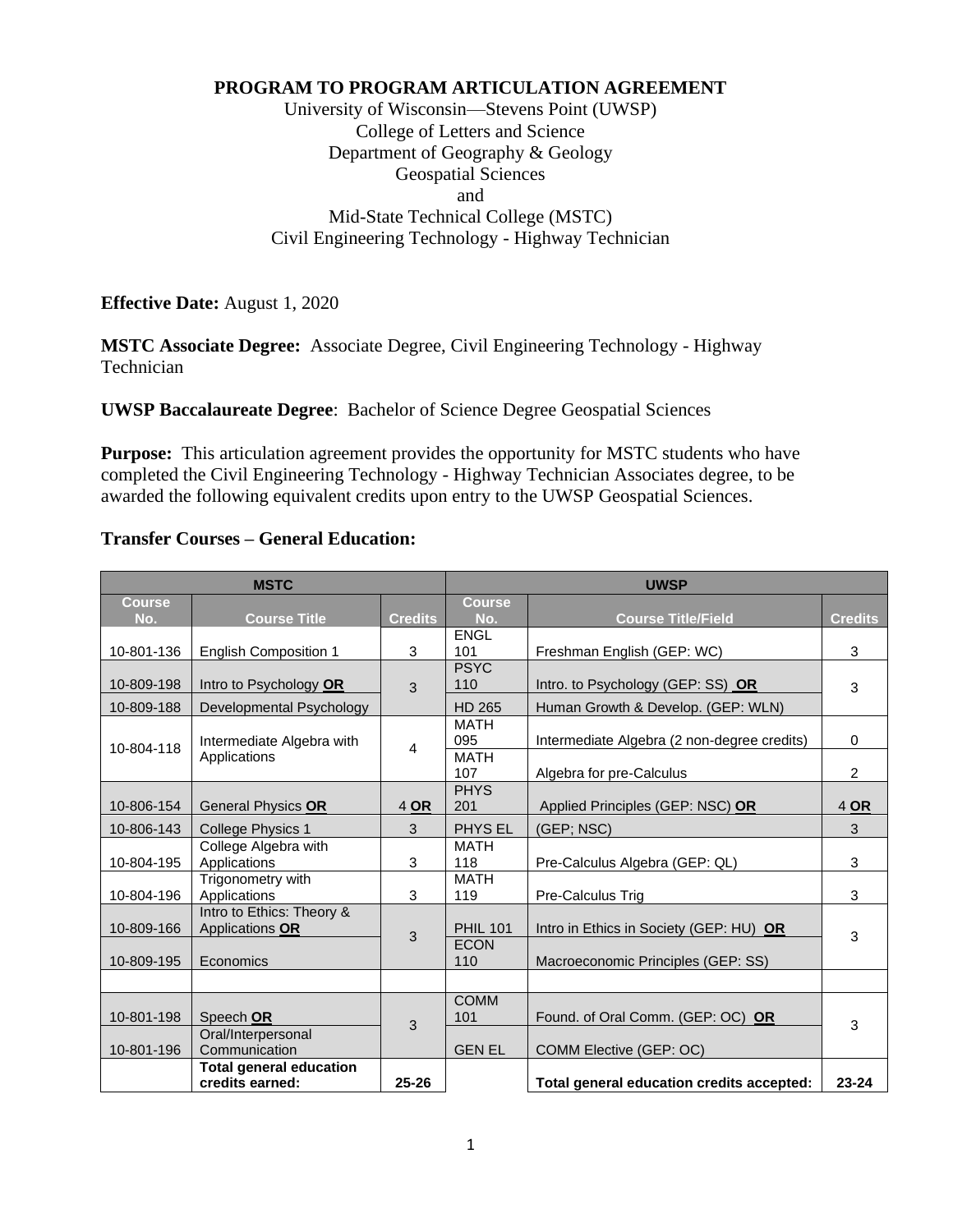### **AAS Professional Courses transfer in lieu of the requirement to complete a minor: Transfer Courses in the Major:**

| <b>MSTC</b>              |                                                            |                         | <b>UWSP</b>          |                                                                                                                             |                |
|--------------------------|------------------------------------------------------------|-------------------------|----------------------|-----------------------------------------------------------------------------------------------------------------------------|----------------|
| <b>Course</b><br>No.     | <b>Course Title</b>                                        | <b>Credits</b>          | <b>Course</b><br>No. | <b>Course Title</b>                                                                                                         | <b>Credits</b> |
| 10-103-123               | Excel-Beginning                                            | 1                       |                      |                                                                                                                             | 0              |
| 10-103-124               | Excel-Intermediate                                         | 1                       |                      |                                                                                                                             | 0              |
| 10-607-149               | Highway Bridges, Medians, &<br><b>Barriers</b>             | 3                       |                      |                                                                                                                             | 0              |
| 10-607-167               | Inspection                                                 | $\overline{c}$          |                      |                                                                                                                             | 0              |
| 10-607-145               | Soils                                                      | 3                       |                      |                                                                                                                             | $\mathsf 0$    |
| 10-607-110               | <b>Cemented Aggregate Mixtures</b>                         | $\overline{\mathbf{4}}$ |                      |                                                                                                                             | 0              |
| 10-607-170               | Storm Water Management                                     | 3                       |                      |                                                                                                                             | $\mathsf 0$    |
| 10-607-166               | Construction, Estimation &<br>Management                   | 3                       |                      |                                                                                                                             | 0              |
| 10-607-180               | Civil Engineering Capstone                                 | $\overline{c}$          |                      |                                                                                                                             | 0              |
| 10-607-108               | Intro to Civil 3D                                          | 1                       |                      | Geospatial fundamentals<br>(Geog 141-Our Digital<br>Spatial World), if paired with<br>Intro to Surveying-10-607-<br>155     | 1              |
| 10-607-155               |                                                            |                         |                      | <b>Geospatial fundamentals</b><br>(Geog 141-Our Digital<br>Spatial World), if paired with<br>Intro to Civil 3D-10-607-108   |                |
|                          | Intro to Surveying                                         | $\overline{c}$          |                      |                                                                                                                             | $\overline{c}$ |
| 10-607-106               | Intro to AutoCAD                                           | 1<br>1                  |                      |                                                                                                                             | 0<br>0         |
| 10-607-115               | Intro to Engineering                                       | 3                       |                      |                                                                                                                             | $\mathsf 0$    |
| 10-607-150               | Civil Engineering Drafting I                               | $\overline{c}$          |                      |                                                                                                                             | $\mathsf 0$    |
| 10-607-160<br>10-607-156 | Civil Engineering Drafting II<br>Surveying - Total Station | 3                       |                      |                                                                                                                             | $\mathsf 0$    |
| 10-607-117               | <b>GIS Fundamentals</b>                                    | $\overline{2}$          |                      | Geospatial fundamentals<br>(Geog 341-Geographic<br>Information Systems I), if<br>paired with Land Records-<br>10-607-118    | $\overline{2}$ |
|                          | 10-607-174   GPS for Surveyors                             | 2                       |                      | Geospatial fundamentals<br>(Geog377-Remote Sensing<br>I), if paired with Drones and<br>Remote Sensing-10-487-<br>101        | $\mathfrak{p}$ |
| 10-607-118               | <b>Land Records</b>                                        | 1                       |                      | Geospatial fundamentals<br>(Geog 341-Geographic<br>Information Systems I), if<br>paired with GIS<br>Fundamentals-10-607-117 | 1              |
| 10-607-171               | <b>Highway Surveying</b>                                   | $\overline{\mathbf{c}}$ |                      |                                                                                                                             | 0              |
| 10-487-101               | Drones and Remote Sensing                                  | 1                       |                      | Geospatial fundamentals<br>(Geog377-Remote Sensing<br>I), if paired with GPS for<br>Surveyors-10-607-174                    | 1              |
|                          | <b>Total occupational course credits</b><br>earned:        | 43                      |                      | <b>Total occupational course</b><br>credits accepted:                                                                       | 9              |
|                          | <b>Total credits required for</b><br>graduation:           | 68-69                   |                      | Total credits accepted at<br>UWSP:                                                                                          | 53-62          |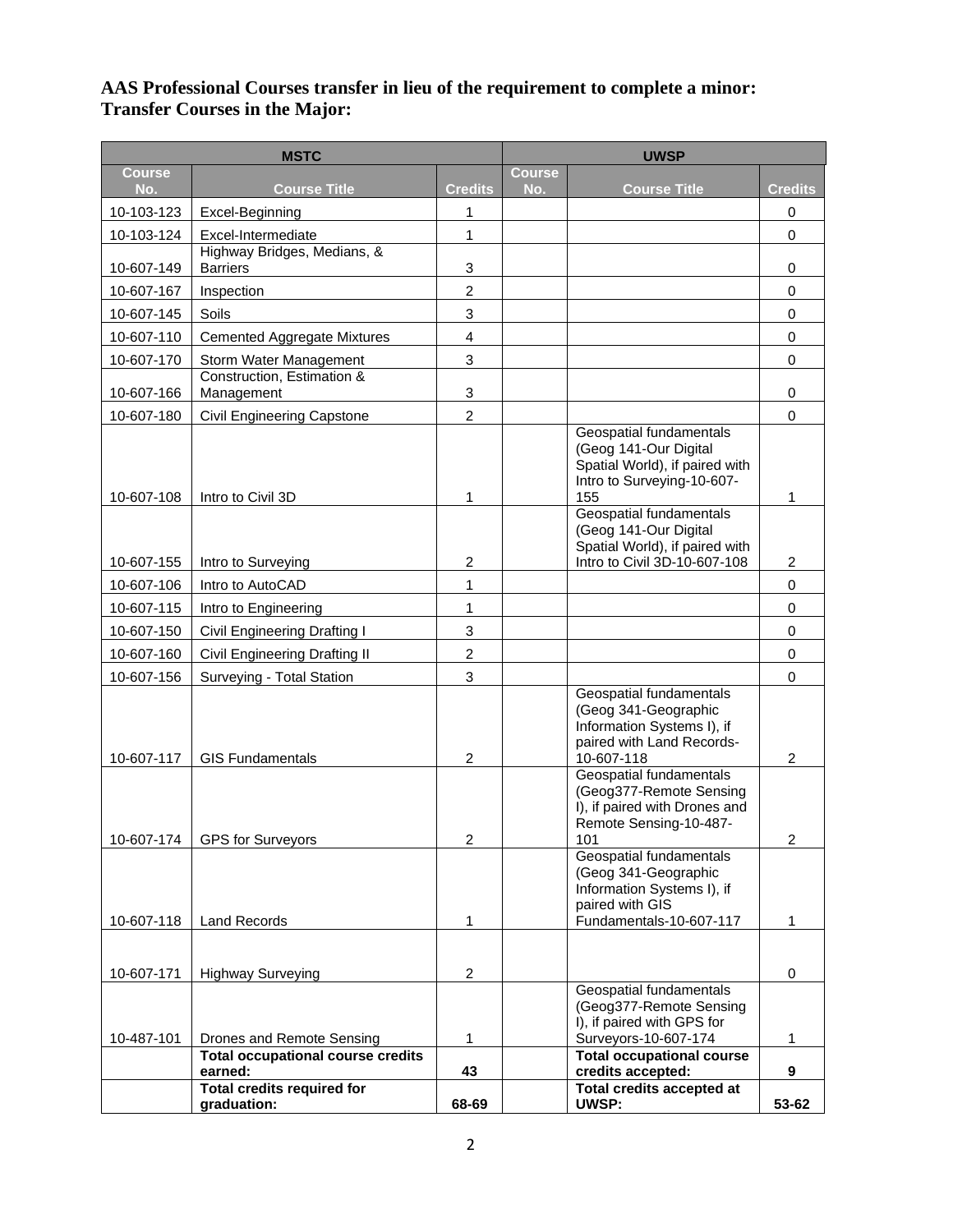# **Courses Needed to Complete the Degree at UWSP:**

| <b>Course No.</b>                           | <b>Course Title</b>                                                           | <b>Credits</b> |  |  |  |
|---------------------------------------------|-------------------------------------------------------------------------------|----------------|--|--|--|
|                                             | <b>General Education Program</b>                                              | $9 - 25$       |  |  |  |
| <b>ENGL 202</b>                             | Sophomore English (GEP: WC)                                                   | 3              |  |  |  |
|                                             | Wellness (WLN),                                                               | $0 - 1$        |  |  |  |
|                                             | Arts (ARTS),                                                                  | 3              |  |  |  |
|                                             | Humanities (HU),                                                              | $0 - 3$        |  |  |  |
|                                             | Historical Perspectives (HP)                                                  | 3              |  |  |  |
|                                             | GEP: ARTS or HU or HP or NSC or SS                                            | 0-6            |  |  |  |
|                                             | Environmental Responsibility (ER),                                            | $0 - 3$        |  |  |  |
|                                             | US Diversity (USD)                                                            | $0 - 3$        |  |  |  |
|                                             | <b>Major Requirements</b><br><b>BS Geospatial Sciences</b>                    | 44-51          |  |  |  |
|                                             | Earth and Human Systems Foundations, 9 - 10 credits                           |                |  |  |  |
| <b>GEOG 100</b>                             | Human Impacts on the Physical Environment (GEP: ER, NSC)                      | 3              |  |  |  |
| <b>GEOL 104</b>                             | Physical Geology (GEP: NSC) OR                                                | 4 OR           |  |  |  |
| <b>GEOG 105</b>                             | The Dynamic Earth (GEP: NSC)                                                  | 3              |  |  |  |
| <b>GEOG 115</b>                             | World Regional Geography (GEP: GA, SS) OR                                     | 3              |  |  |  |
| <b>GEOG 120</b>                             | Human Geography (GEP: GA, SS)                                                 |                |  |  |  |
| GEOG 230                                    | Introduction to Regional Planning and Geodesign                               | 3              |  |  |  |
| <b>Geospatial Fundamentals, 12 credits</b>  |                                                                               |                |  |  |  |
| <b>GEOG 341</b>                             | Geographic Information Systems I                                              | 3              |  |  |  |
| GEOG 141                                    | Digital Spatial World (Geospatial Revolution: Careers And Tools) (GEP:<br>SS) | 3              |  |  |  |
| <b>GEOG 260</b>                             | Intro. to Cartography: Map Conceptualization and Development                  | 3              |  |  |  |
| <b>GEOG 377</b>                             | Remote Sensing I                                                              | 3              |  |  |  |
|                                             | Mathematics and Computer Science, 8 credits (select 2)                        |                |  |  |  |
| <b>MATH 111</b>                             | Applied Calculus (GEP: QL) OR                                                 | 4              |  |  |  |
| <b>MATH 209</b>                             | Mathematics for Information Sciences or                                       |                |  |  |  |
| <b>MATH 355</b>                             | <b>Elementary Statistical Methods</b>                                         | 4              |  |  |  |
| <b>CNMT 110</b>                             | <b>Object Oriented Programming</b>                                            | 4              |  |  |  |
|                                             | Human-Environment Interaction, 6 credits (select 2)                           |                |  |  |  |
| <b>GEOG 317</b>                             | Africa (GEP: GA, SS)                                                          | 3              |  |  |  |
| <b>GEOG 320</b>                             | Urban Geography (GEP: SS)                                                     | 3              |  |  |  |
| GEOG 330                                    | Urban and Regional Planning Analysis                                          | 3              |  |  |  |
| <b>GEOG 331</b>                             | Planning Theory and Ethics                                                    | 3              |  |  |  |
| <b>GEOG 208</b>                             | <b>Weather and Climate</b>                                                    | 3              |  |  |  |
| GEOG 303                                    | Processes of Environmental Degradation (GEP: ER)                              | 3              |  |  |  |
| <b>GEOG 308</b>                             | Climate: Past, Present, and Future                                            | 3              |  |  |  |
| <b>GEOG 312</b>                             | Geomorphology                                                                 | 3              |  |  |  |
| <b>GEOG 393</b>                             | Field Trip in Geography                                                       | 3              |  |  |  |
| <b>GEOG 330</b>                             | <b>Environmental Geology</b>                                                  | 3              |  |  |  |
| Geospatial Techniques, 6 credits (select 2) |                                                                               |                |  |  |  |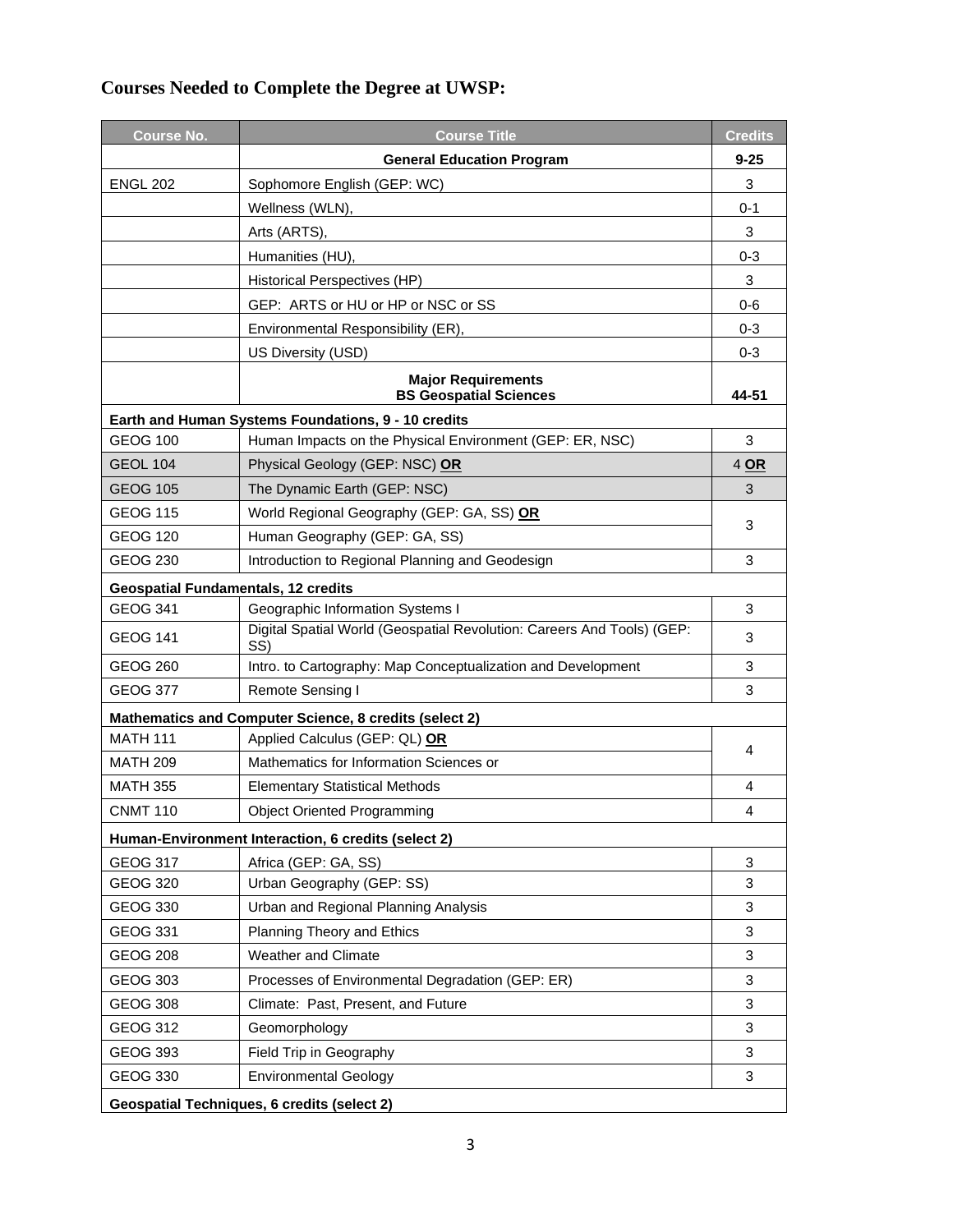| GEOG 342                                    | GIS Database Design and Data Modeling                                   |           |
|---------------------------------------------|-------------------------------------------------------------------------|-----------|
| <b>GEOG 343</b>                             | Geographic Information Systems II - GIS Analysis                        | 3         |
| GEOG 360                                    | Statistical and Multimedia Cartography                                  | 3         |
| GEOG 361                                    | Dynamic Cartography                                                     | 3         |
| <b>GEOG 433</b>                             | GIS and Geodesign for Sustainability and Resiliency                     | 3         |
| <b>GEOG 441</b>                             | GIS Customization and Programming                                       | 3         |
| <b>GEOG 477</b>                             | Remote Sensing II                                                       | 3         |
| <b>GEOG 443</b>                             | Mobile GIS Techniques                                                   | 3         |
|                                             | Communication in the Major, 0-6 credits                                 |           |
| <b>GEOG 330</b>                             | Urban and Regional Planning Analysis                                    | 0         |
| GEOG 361                                    | Dynamic Cartography                                                     | 3         |
| GEOG 393                                    | Field Trip in Geography                                                 | 3         |
| <b>GEOG 490</b>                             | Senior Research                                                         | 3         |
|                                             | <b>Capstone Experience, 3 Credits (select 1)</b>                        |           |
| <b>GEOG 480</b>                             | Internship                                                              | 3         |
| <b>GEOG 490</b>                             | Senior Research                                                         | 3         |
| <b>GEOG 491</b>                             | <b>Senior Thesis</b>                                                    | 3         |
| <b>GEOG 496</b>                             | <b>Community Development Practices</b>                                  | 3         |
|                                             | All Geospatial Science majors must choose an accompanying minor.        | $(21-29)$ |
|                                             | Urban Planning and Geodesign                                            | (24)      |
| <b>Associates</b>                           | <b>Environmental Geography</b>                                          | (21)      |
| professional<br>courses may                 | <b>Earth Science</b>                                                    | (24)      |
| serve this                                  | <b>GIS and Spatial Analysis</b>                                         | (24)      |
| purpose                                     | CIS                                                                     | (27)      |
|                                             | Web Development                                                         | (29)      |
|                                             |                                                                         |           |
|                                             | Total credits needed at UWSP to complete major with minor requirements: | 44-51     |
| <b>GEP credits required</b>                 |                                                                         | $9 - 25$  |
| TOTAL CREDITS AT UWSP TO COMPLETE DEGREE    |                                                                         | 53-76     |
| TOTAL CREDITS TOWARDS DEGREE COMPLETION     |                                                                         |           |
| TOTAL CREDITS REQUIRED FOR DEGREE COMPETION |                                                                         | 120       |

## **University degree requirements:**

UWSP University graduation requirements for a Bachelor's degree will need to be completed: 40 credits at 300 and 400 level and 120 total credits minimum.